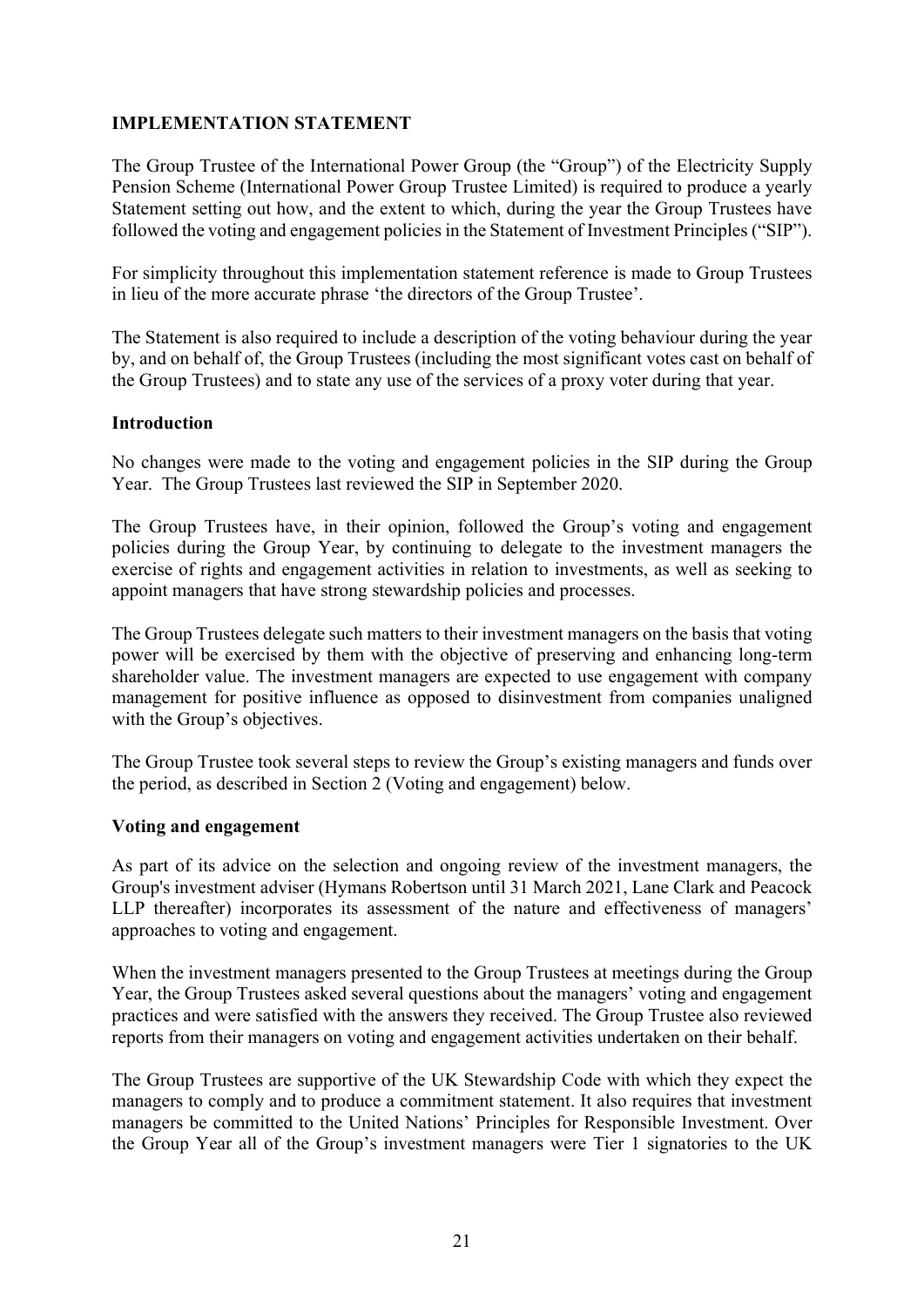Stewardship Code and were committed to the United Nations' Principles for Responsible Investment.

# Description of voting behaviour during the Group Year

The Group Trustees' holdings in listed equities are held via pooled funds and in a segregated mandate with Ruffer. The Group Trustees are not able to direct how votes are exercised for those equities held in pooled funds. However, they are able to for those equities held with Ruffer. Nevertheless, in accordance with the voting and engagement policy, as with pooled funds, the Group Trustees have delegated decisions on voting opportunities to Ruffer.

The Group Trustees have not used proxy voting services during the year. All voting is carried out by the investment managers.

The section which follows presents a summarised description of voting processes and mandates used by the Group that hold equities. The Group Trustees have sought to obtain the relevant voting data for this section from all of the investment managers listed below:

- Legal & General Investment Management ("L&G") RAFI Multi-Factor Developed Equity Index Fund;
- L&G World Equity Index Fund:
- Fidelity Emerging Market Equities Fund; and
- Ruffer Total Return portfolio

In addition to the above, the Group Trustees' investment adviser, LCP, contacted the Group's other asset managers. None of the other pooled funds that the Group invested in over the Group Year held any assets with voting opportunities.

## Description of the voting processes

## L&G

 $L&G$ 's voting and engagement activities are driven by its ESG professionals and their assessment of the requirements in these areas. L&G seeks to achieve the best outcome for all its clients. L&G's voting policies are reviewed annually and take into account feedback from clients. Every year, L&G holds a stakeholder roundtable event where clients and other stakeholders are invited to express their views directly to the members of the Investment Stewardship team. The views expressed by attendees during this event form a key consideration as they continue to develop their voting and engagement policies and define strategic priorities in the years ahead.

All decisions are made by  $L&G$ 's Investment Stewardship team and in accordance with its relevant Corporate Governance & Responsible Investment and Conflicts of Interest policy documents which are reviewed annually. Each member of the team is allocated a specific sector globally so that the voting is undertaken by the same individuals who engage with the relevant companies. The Investment Stewardship team use third parties to augment their own research and proprietary ESG assessment tools when making specific voting decisions.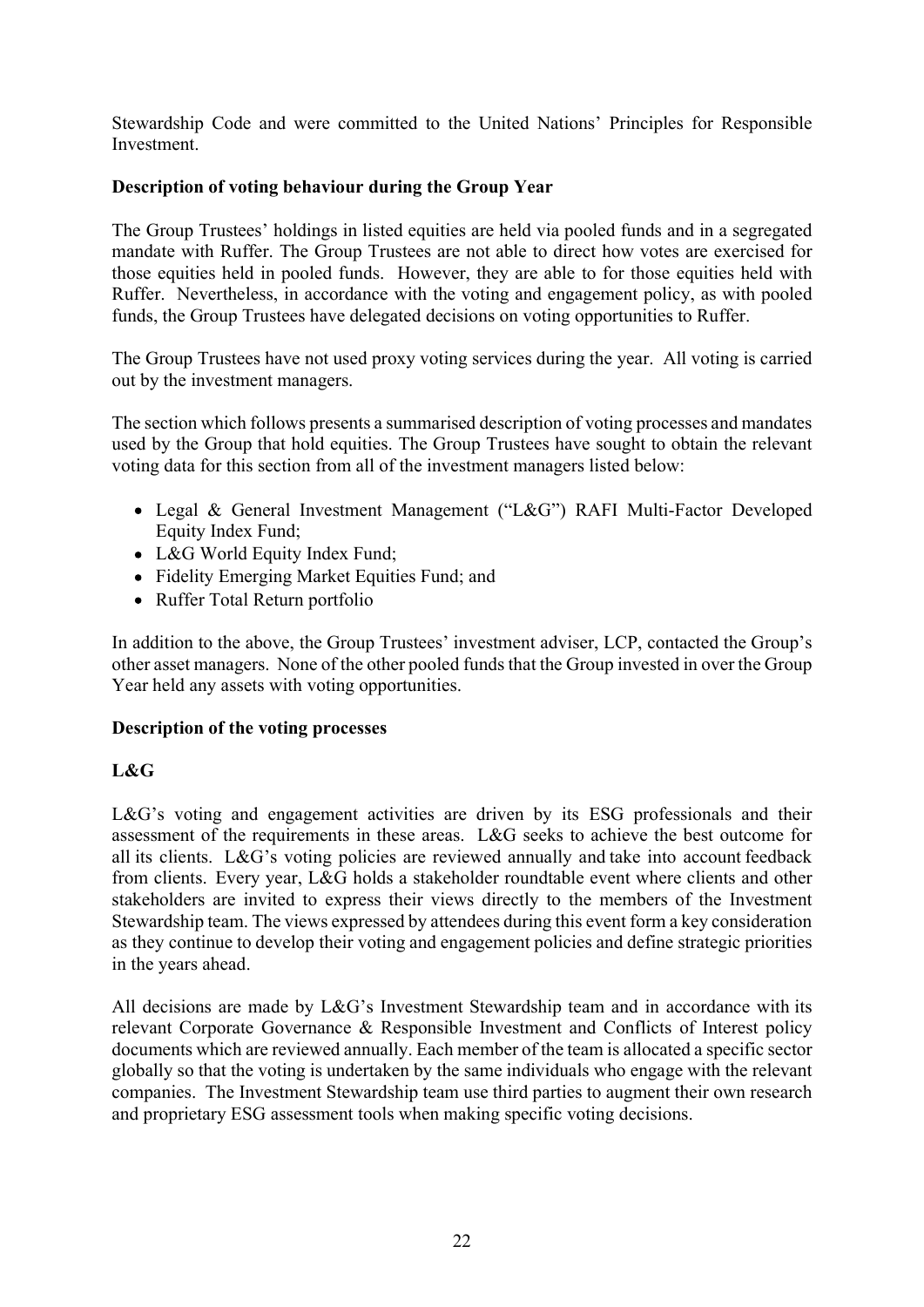To ensure its proxy provider votes in accordance with its position on ESG, L&G has put in place a custom voting policy with specific voting instructions. These instructions apply to all markets globally and seek to uphold what it considers to be minimum best practice standards which all companies globally should observe, irrespective of local regulation or practice.

L&G retains the ability in all markets to override any vote decisions, which are based on its custom voting policy. This may happen where engagement with a specific company has provided additional information (for example from direct engagement, or explanation in the annual report) that allows L&G to apply a qualitative overlay to its voting judgement. It has strict monitoring controls to ensure its votes are fully and effectively executed in accordance with its voting policies by the service provider. This includes a regular manual check of the votes inputted into the platform, and an electronic alert service to inform L&G of rejected votes which require further action.

## Fidelity

Voting is an integral component of its approach to stewardship, alongside securities selection, proprietary research, monitoring, and dialogue with investee companies and other key stakeholders. Fidelity votes in accordance with its proxy voting guidelines as a house, leveraging the combined scale of its managed funds' combined ownership. Fidelity does not seek client feedback ahead of individual voting resolutions, but welcomes clients' views on its stewardship preferences and how its corporate engagement strategy and proxy voting guidelines could evolve to meet them.

Fidelity has a dedicated Sustainable Investing Team that works closely with the investment teams and is responsible for consolidating Fidelity's approach to stewardship, engagement, ESG integration and the exercise of votes at general meetings. Information to inform the voting process is derived from a variety of sources and includes material provided by the company, proxy voting advisory services, internal and external research. Discussions may also be held with investee companies themselves.

All votes are cast in accordance with Fidelity's established voting policies after consultation with the relevant portfolio managers where appropriate. Fidelity will vote on all equity securities where there is a regulatory obligation for them to do so or where the expected benefit of voting outweighs the expected costs. Fidelity will also take account of the particular circumstances of the investee company concerned and of prevailing local market best practice. Fidelity's approach and policy with regard to the exercise of voting rights are in accordance with all applicable laws and regulations as well as being consistent with the respective investment objectives of the various portfolios.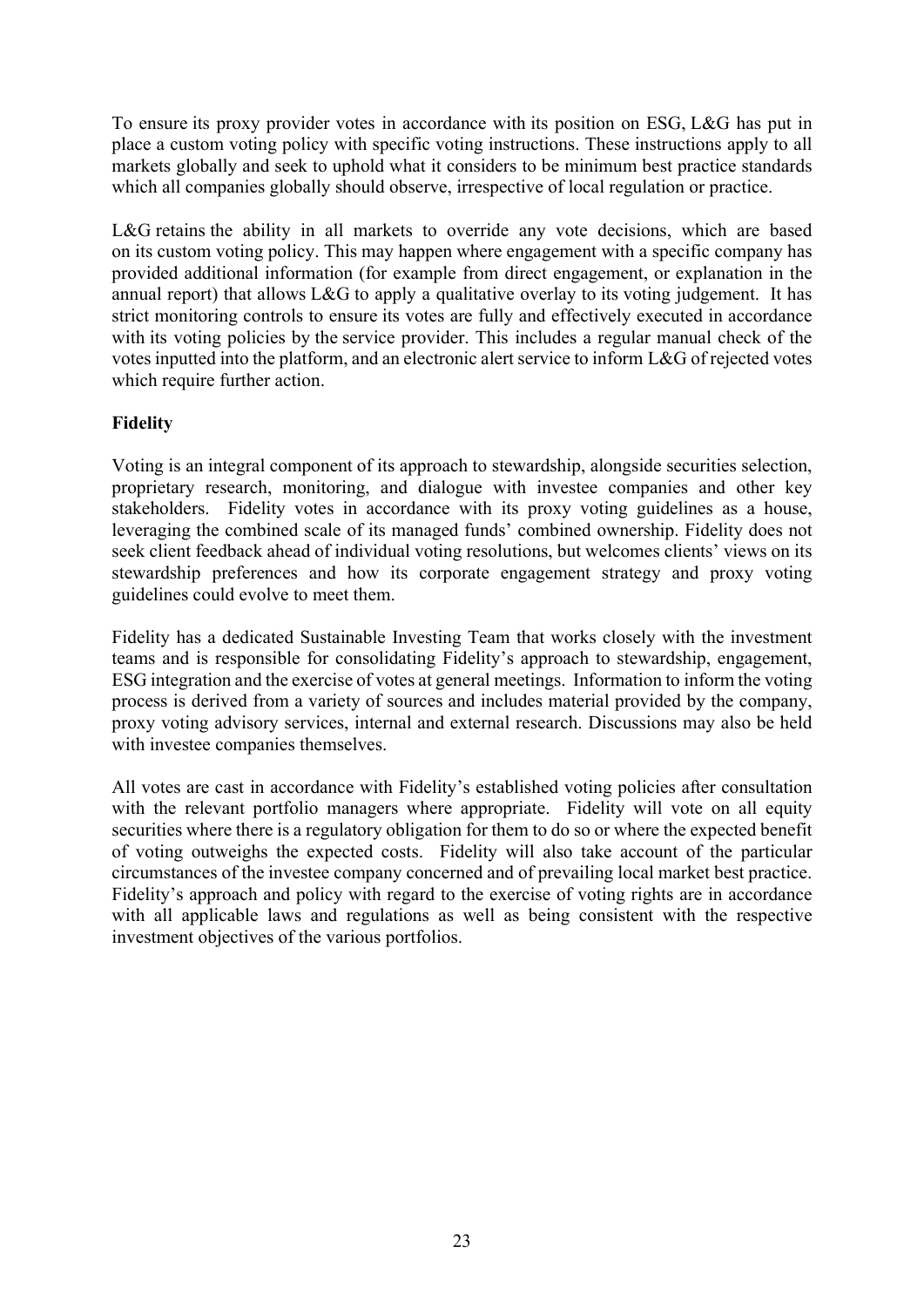## Ruffer

Ruffer acts as a steward of its clients' assets and uses its judgement to determine when to engage and how to vote at shareholder meetings, to best protect the interests of clients while being cognisant of the impact on all stakeholders. Ruffer takes the opportunity to vote seriously, as it enables encouragement of boards and management teams to consider and address areas that Ruffer is concerned about. Ruffer reviews local best practices and corporate governance codes when voting clients' shares, and where relevant considers companies' explanations for not complying with best practice to ensure that it votes in the best interests of clients. It is Ruffer's policy to vote on Annual General Meeting and Extraordinary General Meeting resolutions, including shareholder resolutions, as well as corporate actions. This policy is subject to materiality considerations and applies unless voting is not in its clients' best interests (for example, in markets where share blocking applies) or where not casting a vote is the preferred course of action.

Ruffer has internal voting guidelines as well as access to proxy voting research, currently from Institutional Shareholder Services (ISS) which is company that provide advice regarding shareholder votes, to assist in the assessment of resolutions and the identification of contentious issues. Although it is cognisant of proxy advisers' voting recommendations, it does not delegate or outsource its stewardship activities when deciding how to vote on clients' shares.

Ruffer does not have a formal policy on consulting with clients before voting. However, it can accommodate client voting instructions for specific areas of concern or specific companies where feasible.

Research analysts are responsible, supported by their responsible investment team, for reviewing the relevant issues on a case-by-case basis and exercising their judgement, based upon their in-depth knowledge of the company that Ruffer is invested in. If there are any controversial resolutions, a discussion is convened with senior investment staff and, if agreement cannot be reached, there is an option to escalate the decision to the Head of Research or the Chief Investment Officer. Ruffer looks to discuss with companies any relevant or material issue that could impact its investment.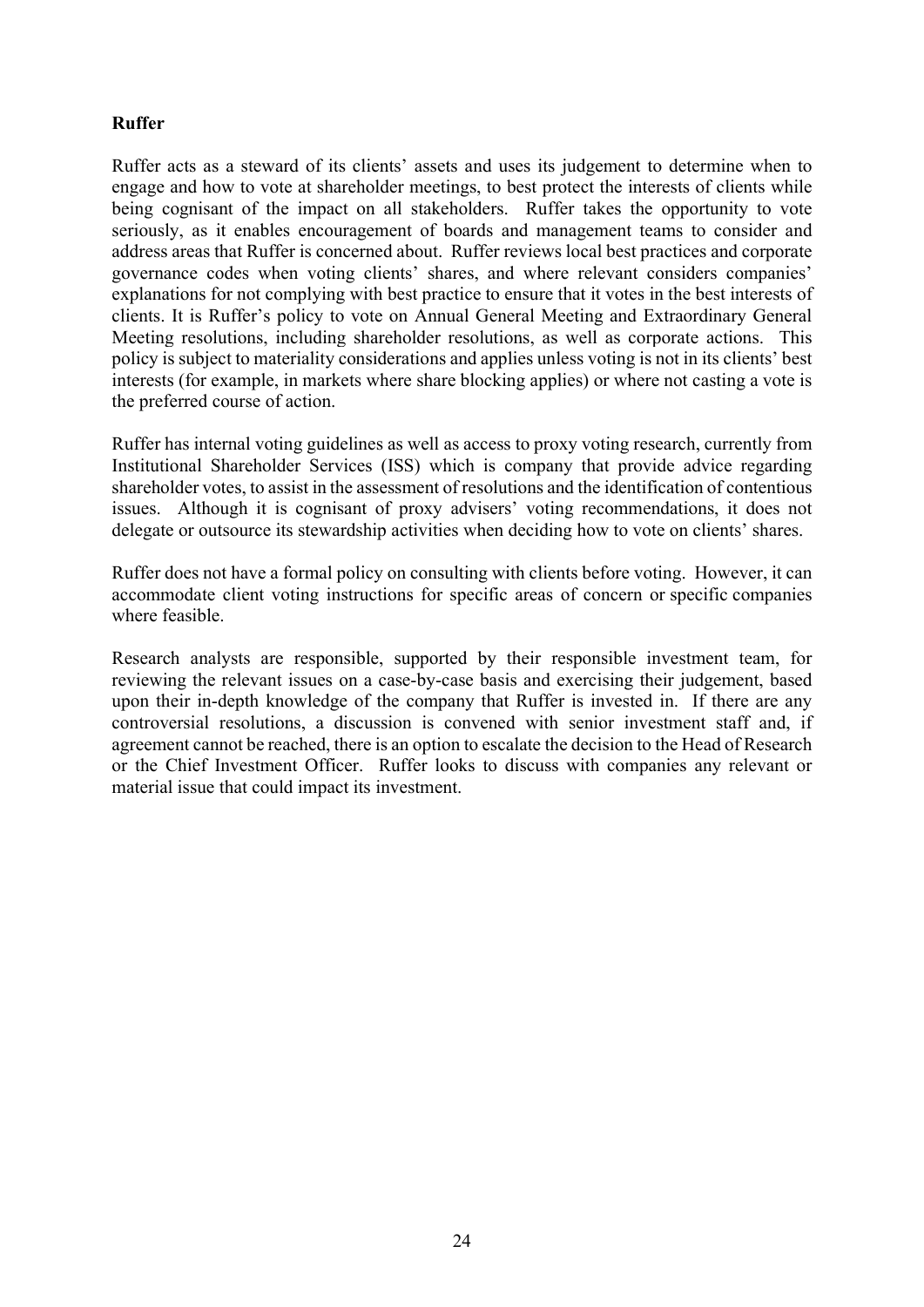# Summary of voting behaviour over the Group Year

| L&G<br>L&G<br>Ruffer<br>Fidelity<br>Manager name<br>Fund name<br><b>RAFI Multi-</b><br>Total return<br>World<br>Emerging<br>Market<br><b>Equity Index</b><br>portfolio<br>Factor<br>Fund<br><b>Equities Fund</b><br>Developed<br><b>Equity Index</b><br>Fund<br>Total size of fund at end<br>£1.6bn<br>£1.0bn<br>£3.2bn<br>n/a (segregated<br>of reporting period<br>mandate)<br>Value of Group assets<br>£45.3m<br>£48.4m<br>£9.8m $(2%)$<br>£53.9m $(13%)$<br>at end of reporting<br>$(11\%)$<br>$(11\%)$<br>period $(f / \%$ of total<br>assets held by the<br>Group)<br>2,417<br>55<br>2,644<br>38<br>Number of equity<br>holdings at end of |
|--------------------------------------------------------------------------------------------------------------------------------------------------------------------------------------------------------------------------------------------------------------------------------------------------------------------------------------------------------------------------------------------------------------------------------------------------------------------------------------------------------------------------------------------------------------------------------------------------------------------------------------------------|
|                                                                                                                                                                                                                                                                                                                                                                                                                                                                                                                                                                                                                                                  |
|                                                                                                                                                                                                                                                                                                                                                                                                                                                                                                                                                                                                                                                  |
|                                                                                                                                                                                                                                                                                                                                                                                                                                                                                                                                                                                                                                                  |
|                                                                                                                                                                                                                                                                                                                                                                                                                                                                                                                                                                                                                                                  |
|                                                                                                                                                                                                                                                                                                                                                                                                                                                                                                                                                                                                                                                  |
|                                                                                                                                                                                                                                                                                                                                                                                                                                                                                                                                                                                                                                                  |
|                                                                                                                                                                                                                                                                                                                                                                                                                                                                                                                                                                                                                                                  |
|                                                                                                                                                                                                                                                                                                                                                                                                                                                                                                                                                                                                                                                  |
|                                                                                                                                                                                                                                                                                                                                                                                                                                                                                                                                                                                                                                                  |
|                                                                                                                                                                                                                                                                                                                                                                                                                                                                                                                                                                                                                                                  |
|                                                                                                                                                                                                                                                                                                                                                                                                                                                                                                                                                                                                                                                  |
|                                                                                                                                                                                                                                                                                                                                                                                                                                                                                                                                                                                                                                                  |
|                                                                                                                                                                                                                                                                                                                                                                                                                                                                                                                                                                                                                                                  |
|                                                                                                                                                                                                                                                                                                                                                                                                                                                                                                                                                                                                                                                  |
| reporting period                                                                                                                                                                                                                                                                                                                                                                                                                                                                                                                                                                                                                                 |
| 33<br>Number of meetings<br>3,294<br>3,294<br>81                                                                                                                                                                                                                                                                                                                                                                                                                                                                                                                                                                                                 |
| eligible to vote                                                                                                                                                                                                                                                                                                                                                                                                                                                                                                                                                                                                                                 |
|                                                                                                                                                                                                                                                                                                                                                                                                                                                                                                                                                                                                                                                  |
| Number of resolutions<br>517<br>40,625<br>39,477<br>752                                                                                                                                                                                                                                                                                                                                                                                                                                                                                                                                                                                          |
| eligible to vote                                                                                                                                                                                                                                                                                                                                                                                                                                                                                                                                                                                                                                 |
|                                                                                                                                                                                                                                                                                                                                                                                                                                                                                                                                                                                                                                                  |
| 86.5%<br>% of resolutions voted<br>99.7%<br>99.6%<br>99.9%                                                                                                                                                                                                                                                                                                                                                                                                                                                                                                                                                                                       |
|                                                                                                                                                                                                                                                                                                                                                                                                                                                                                                                                                                                                                                                  |
|                                                                                                                                                                                                                                                                                                                                                                                                                                                                                                                                                                                                                                                  |
| 95.7%<br>86.8%<br>Of the resolutions on<br>80.9%<br>81.4%                                                                                                                                                                                                                                                                                                                                                                                                                                                                                                                                                                                        |
| which voted, % voted                                                                                                                                                                                                                                                                                                                                                                                                                                                                                                                                                                                                                             |
| with management                                                                                                                                                                                                                                                                                                                                                                                                                                                                                                                                                                                                                                  |
| 18.0%<br>11.4%<br>Of the resolutions on<br>18.9%<br>3.9%                                                                                                                                                                                                                                                                                                                                                                                                                                                                                                                                                                                         |
| which voted, % voted                                                                                                                                                                                                                                                                                                                                                                                                                                                                                                                                                                                                                             |
| against management                                                                                                                                                                                                                                                                                                                                                                                                                                                                                                                                                                                                                               |
| 0.2%<br>0.6%<br>0.4%<br>Of the resolutions on<br>1.8%<br>which voted, %                                                                                                                                                                                                                                                                                                                                                                                                                                                                                                                                                                          |
| abstained from voting                                                                                                                                                                                                                                                                                                                                                                                                                                                                                                                                                                                                                            |
| 6.2%<br>6.0%<br>17.7%<br>Of the meetings in<br>45.5%                                                                                                                                                                                                                                                                                                                                                                                                                                                                                                                                                                                             |
| which the manager                                                                                                                                                                                                                                                                                                                                                                                                                                                                                                                                                                                                                                |
| voted, % with at least                                                                                                                                                                                                                                                                                                                                                                                                                                                                                                                                                                                                                           |
| one vote against                                                                                                                                                                                                                                                                                                                                                                                                                                                                                                                                                                                                                                 |
| management                                                                                                                                                                                                                                                                                                                                                                                                                                                                                                                                                                                                                                       |
| 0.4%<br>Of the resolutions on<br>0.3%<br>8.9%<br>12.3%                                                                                                                                                                                                                                                                                                                                                                                                                                                                                                                                                                                           |
| which the manager                                                                                                                                                                                                                                                                                                                                                                                                                                                                                                                                                                                                                                |
| voted, % voted contrary                                                                                                                                                                                                                                                                                                                                                                                                                                                                                                                                                                                                                          |
| to recommendation of                                                                                                                                                                                                                                                                                                                                                                                                                                                                                                                                                                                                                             |
| proxy advisor                                                                                                                                                                                                                                                                                                                                                                                                                                                                                                                                                                                                                                    |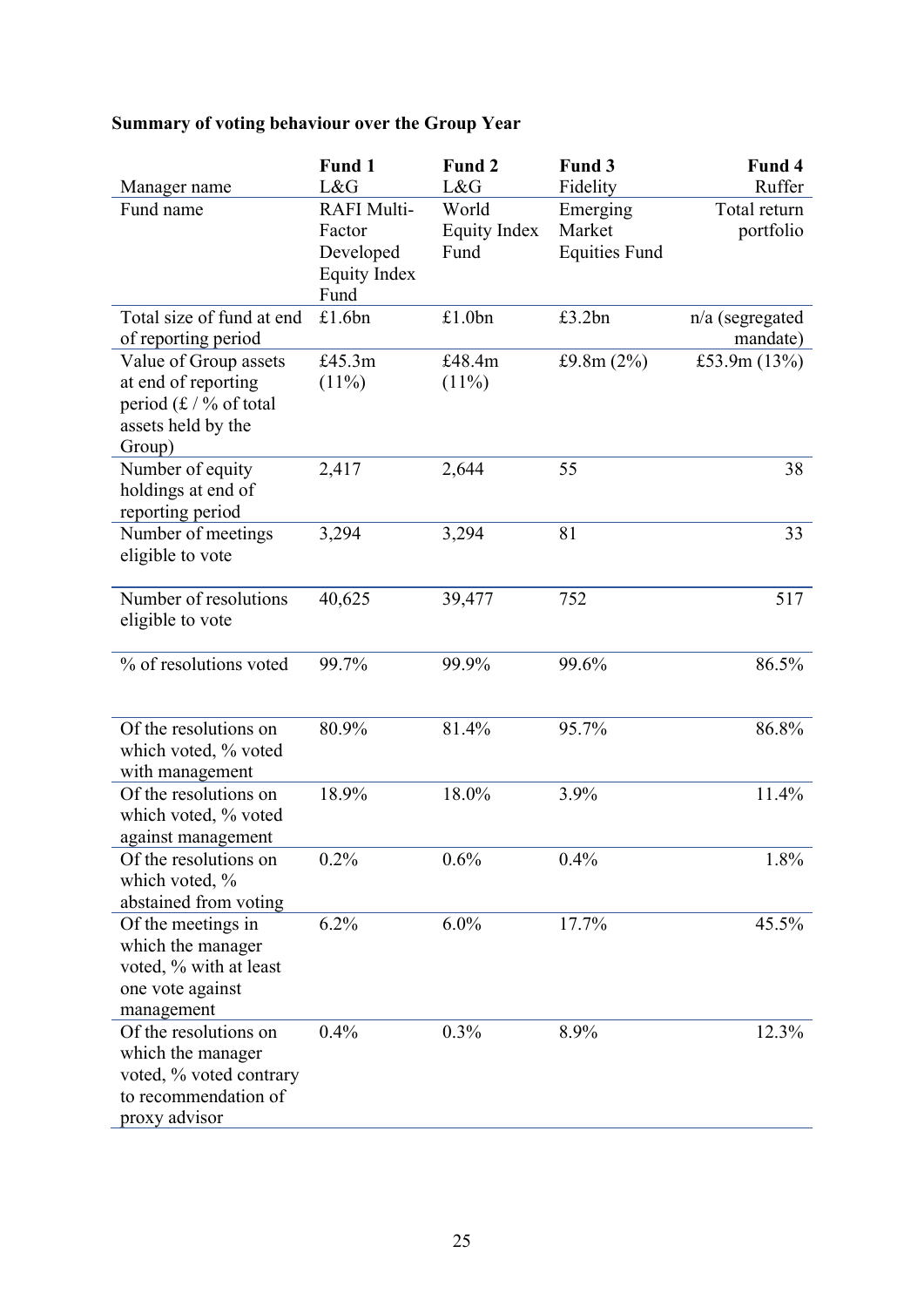## Most significant votes over the Group Year

Commentary on the most significant votes over the period, from the Group's asset managers who hold listed equities, is set out below. The investment managers provided multiple examples of their most significant votes over the year, of which two examples for each investment manager are set out below. "Most significant votes" has been interpreted to incorporate:

- Potential impact on financial outcome of future company performance;
- Potential impact on stewardship outcome;
- Size of holding in the fund/mandate
- Whether the vote was high-profile or controversial, that could be based on level of media interest; level of political or regulatory interest; level of industry debate; and
- Where the manager was subject to a conflict of interest.

## L&G

• Oantas Airways Limited, Australia, October 2020. Vote: For. Outcome of the vote: For

Summary of the resolution: To approve the Remuneration Report.

Rationale: The COVID crisis has had an impact on the Australian airline company's financials. In light of this, the company raised significant capital to be able to execute its recovery plan. It also cancelled dividends, terminated employees and accepted government assistance. The circumstances triggered extra scrutiny from L&G as it wanted to ensure the impact of the COVID crisis Quantas Airways' stakeholders was appropriately reflected in the executive pay package. L&G's Investment Stewardship team engaged with the Head of Investor Relations of the company to express their concerns and to understand the company's views. They supported the remuneration report (resolution 4) given the executive salary cuts, short-term incentive cancellations and the CEO's voluntary decision to defer the vesting of the long-term incentive plan.

Criteria against which this vote has been assessed as "most significant": It highlights the challenges of factoring in the impact of the COVID situation into the executive remuneration package.

Whitehaven Coal, Australia, October 2020. Vote: For. Outcome of the vote: Against

Summary of the resolution: Approve capital protection. Shareholders asked the company for a report on the potential wind-down of the company's coal operations, with the potential to return increasing amounts of capital to shareholders.

Rationale: L&G's rationale for voting for the resolution is due to the role of coal in the future energy mix is increasingly uncertain, due to the competitiveness of renewable energy, as well as increased regulation. In Q4 2020 alone three of Australia's main export markets for coal - Japan, South Korea and China - announced targets for carbon neutrality around 2050. L&G has publicly advocated for a 'managed decline' for fossil fuel companies, in line with global climate targets, with capital being returned to shareholders instead of spent on diversification and growth projects that risk becoming stranded assets. As the most polluting fossil fuel, the phase-out of coal will be key to reaching these global targets.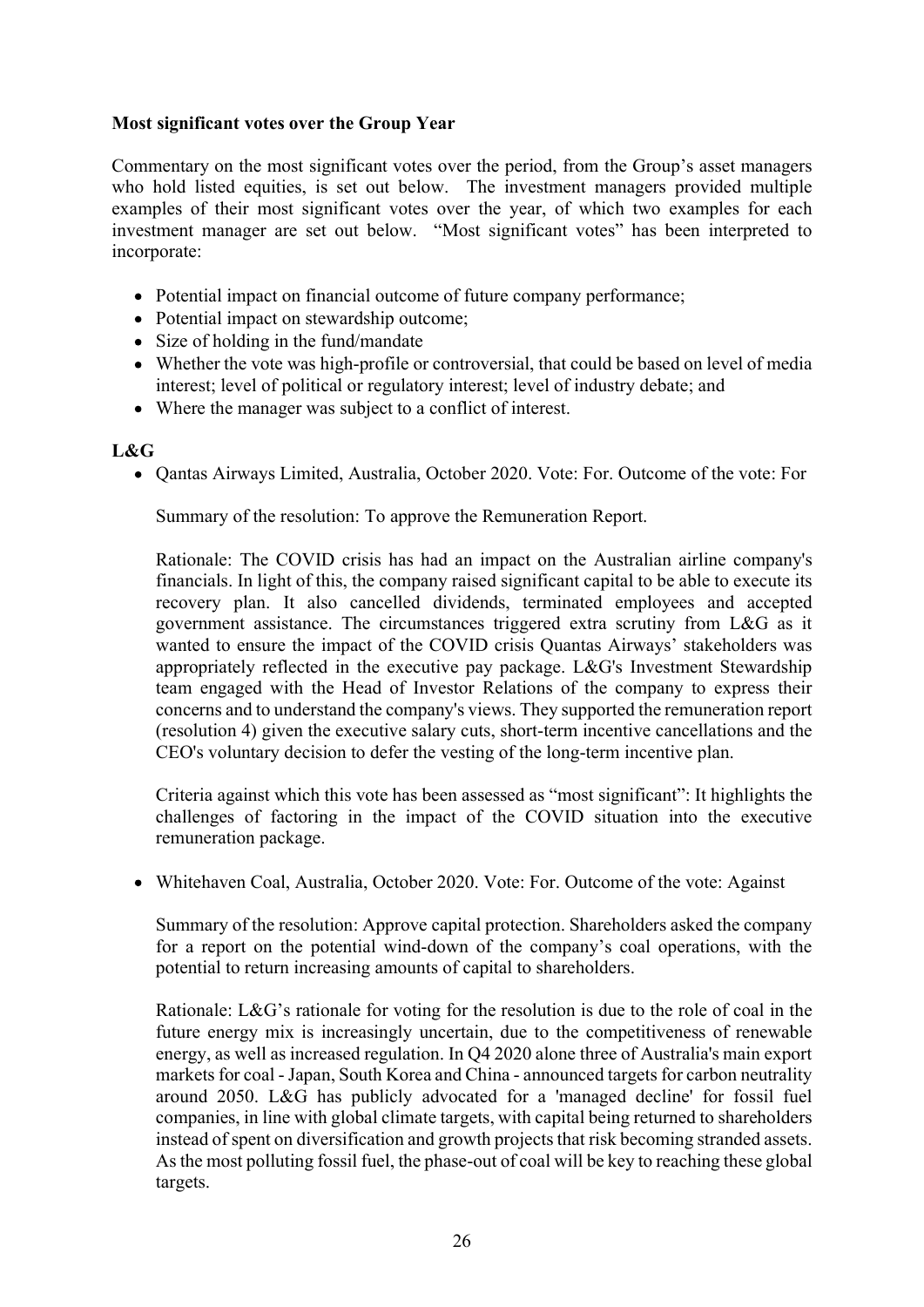Criteria against which this vote has been assessed as "most significant": The vote received media scrutiny and is emblematic of a growing wave of 'green' shareholder activism.

### Fidelity

X5 Retail Group, Russia, April 2020. Vote: Against. Outcome of the vote: Against.

Summary of the resolution: Vote on remuneration policy

Rationale: Fidelity has had an engagement campaign since 2012 aimed at encouraging European investee companies to adopt long-term incentive plans for senior management with a minimum share release period of five years. This is intended to focus management's attention beyond the quarterly reporting cycle by linking a substantial portion of their remuneration with shareholders over a five-year time horizon. An insufficient proportion of the incentive arrangement is performance based, along with poor disclosure of compensation targets, led Fidelity to vote against this resolution.

Criteria against which this vote has been assessed as "most significant": Significant concerns regarding the remuneration of Directors.

Localiza Rent A Car SA, Brazil, November 2020. Vote: For. Outcome of the vote: For.

Summary of the resolution: Approve Merger between the Company and Companhia de Locacao das Americas

Rationale: Fidelity's view was that a merger made sense for both sides from a strategic perspective given sectoral consolidation pressures and the Localiza management team's strong track record of delivering value accretive mergers and acquisitions. Fidelity's investment team engaged with both companies following the announcement of merger talks.

Criteria against which this vote has been assessed as "most significant": Fidelity holds a material allocation in the stock and the outcome of the vote was of importance to investors.

#### Ruffer

• Cigna, USA, April 2020. Vote: Against. Outcome of the vote: For.

Summary of the resolution: Vote on remuneration policy

Rationale: After taking into account the average tenure of members of the board, the regions in which the company is domiciled and the sector in which the company operates, Ruffer did not support the re-election of a number of directors in the period because of concerns that they were not independent.

Criteria against which this vote has been assessed as "most significant": Votes against the election of directors for material holdings are significant. These arise after discussion between members of the research, portfolio management and responsible investment teams.